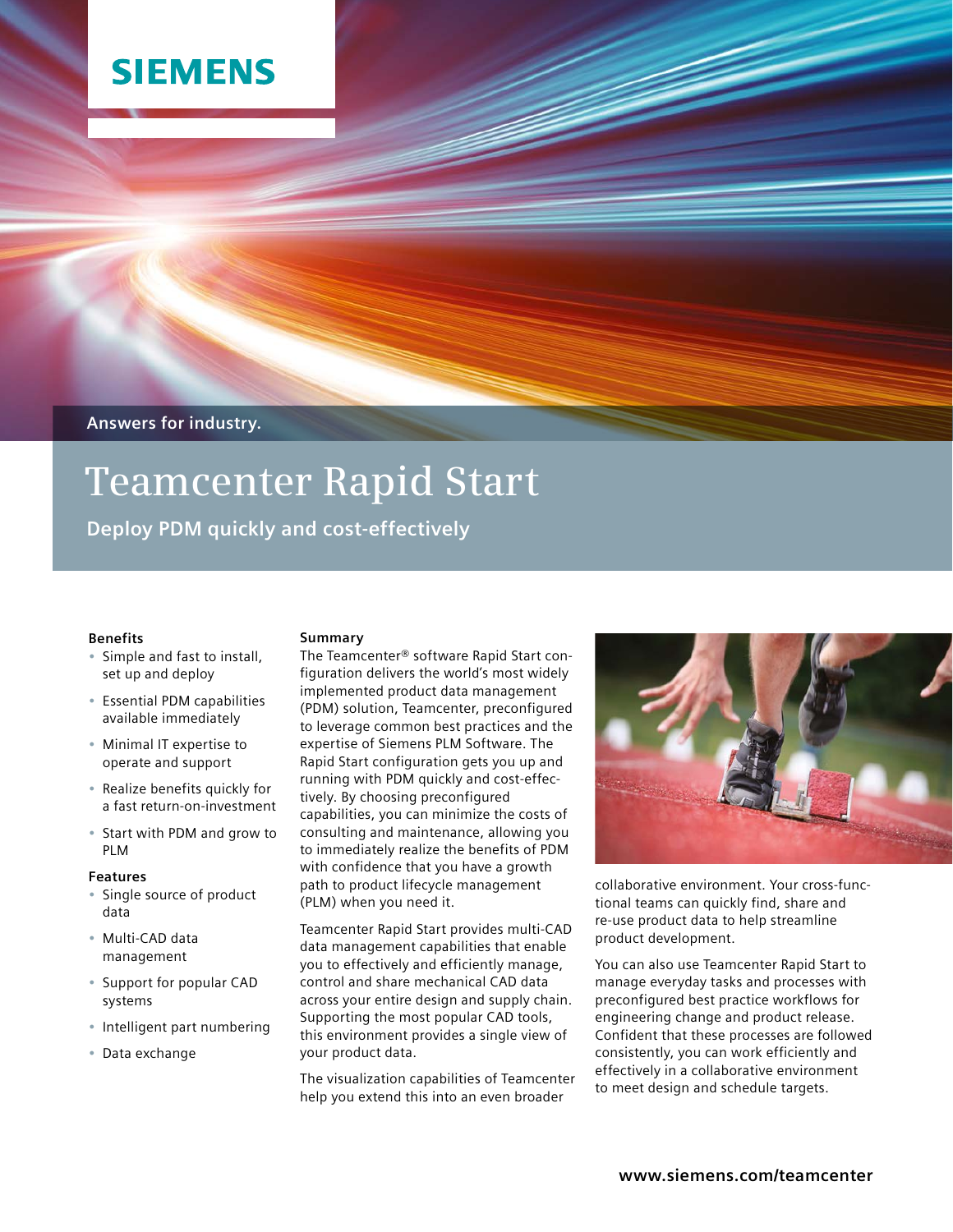### **Teamcenter Rapid Start**

#### **Features** *continued*

- • Document management
- • Simple process management
- • Preconfigured roles and functionality
- • CAD-neutral visualization
- • Collaborative design review tools
- • Codeless configuration

#### **Multi-CAD data management**

Helping to accelerate product development by promoting design re-use, Teamcenter MCAD data management and multi-CAD support enable design teams to create, manage, and re-use native design data from multiple CAD systems, including NX™ software and Solid Edge® software from Siemens PLM Software, as well as Autocad, Catia, Inventor, Pro/Engineer and SolidWorks, all in a single secure environment.

By using Teamcenter, your design teams don't have to migrate parts from other CAD systems to work together. Using your company's native CAD system, design teams can begin sharing their designs using ISO standard JT files, the industry's most widely-used 3D visualization format. JT is a highly flexible, CAD-neutral format that enables designers to integrate design and visualization from multiple CAD systems into a virtual product model that can be viewed, interrogated and marked-up by other team members, including widely-dispersed participants across the lifecycle.

Teamcenter Rapid Start includes packaged, managed review and collaboration tools to enable data exchange for controlled design reviews without requiring any direct connection to Teamcenter. Leveraging the power of JT, you can digitally validate product configurations without the need to migrate parts to another system.

Teamcenter Rapid Start also includes "Smart Codes" to enable your company to define a standardized way to generate part numbers. Smart Codes allow you to capture important properties (e.g. material type, manufacturing location, finish, end-use, compliance, etc.) that should be used to automatically generate IDs for each part. Your engineers and other users simply apply the Smart Codes "rules" and a consistent part number will be generated as required when a new design or part is being created. Preconfigured options can

include facility code, product family code, sub class and source code. Multiple numbering schemes are supported as well as multiple ways to capture the information, including list pull-downs, combo boxes, radio buttons, logical values and free text fields.

| Stens | ⋿                                                                                                                                                           |                                                                  | Compose the item ID according to the rules.                                                      |
|-------|-------------------------------------------------------------------------------------------------------------------------------------------------------------|------------------------------------------------------------------|--------------------------------------------------------------------------------------------------|
|       | Select Type<br><b>Compose Item ID</b><br><b>Enter Item Information</b><br>Enter Additional Item Int<br>Enter Additional Item Re<br><b>Assign to Project</b> | Item ID<br>Machine Type A-Type<br>Number<br>Dimension<br>Voltage | 300002110<br>Component Type BA (component part)<br>Assigni<br>300002<br>010203<br>$110 -$<br>110 |
|       | Back                                                                                                                                                        | m<br>$\epsilon$<br>Next &                                        | 220<br>360<br>Finish                                                                             |

#### **Document management**

Teamcenter Rapid Start delivers standard integrations with Microsoft Office and Adobe to extend the use of PDM to users outside of the engineering department. These integrations can be used for creating and updating technical publications, process sheets, customer requirements, manufacturing setups, test specifications, or any other documents you may want to manage. You can even interact with product information and workflow processes directly through the familiar Microsoft Office user interface.

Teamcenter Rapid Start comes with preconfigured reports to support everyday reporting requirements. Reports are based on accurate, up-to-date product data in your PDM system. Preconfigured reports can help you track and optimize your product costs, materials, weights and more.

Whatever type of data you are managing, Teamcenter enables you to easily find the information you need. You can search on business objects and their properties using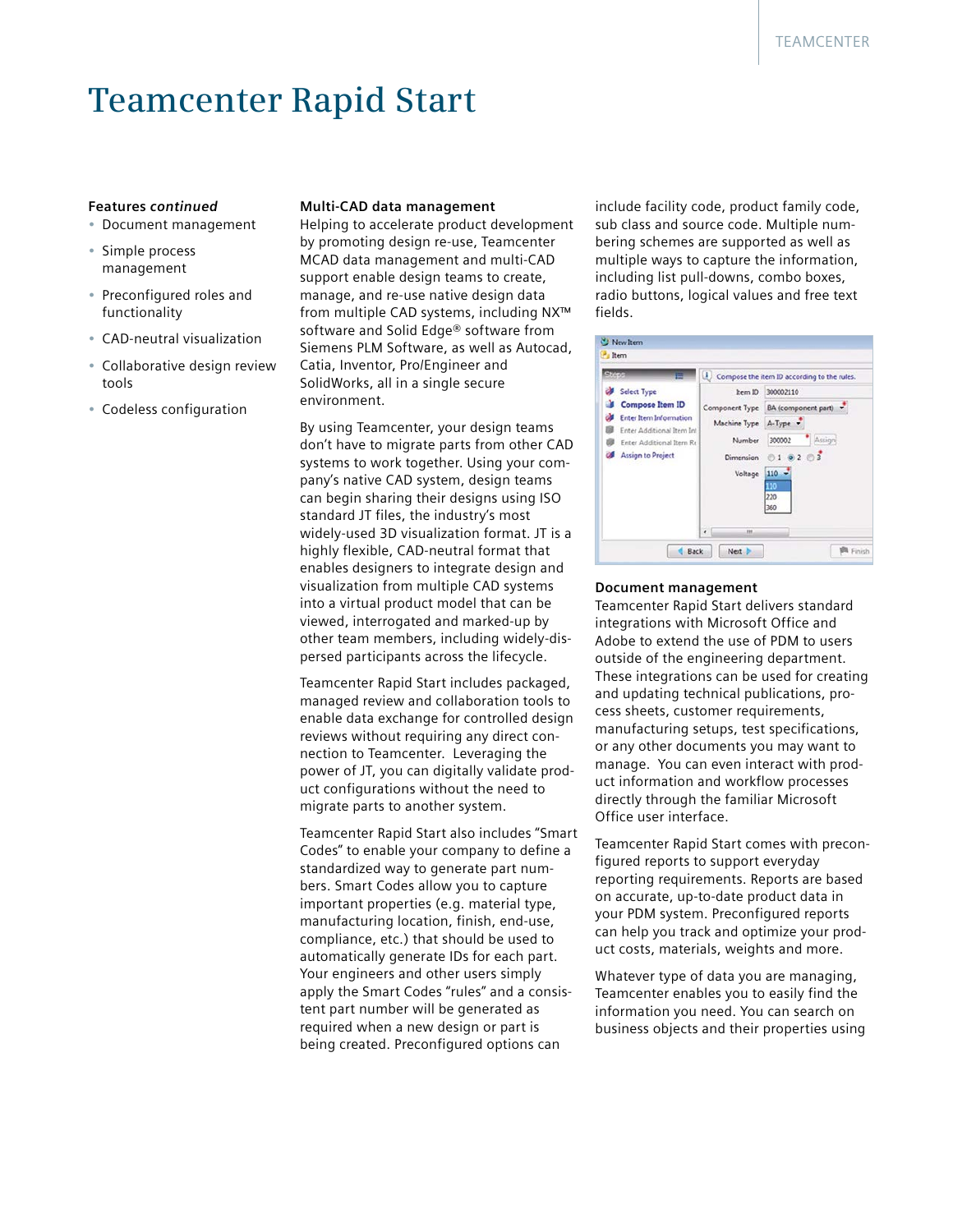either preconfigured or user-defined searches and you can save commonly-used searches so you can run them again later.

#### **Simple process management**

Teamcenter Rapid Start provides you with basic workflow capabilities to streamline product development by managing the part release processes. This helps you more easily:

- Review, comment and approve or reject parts and documents
- Capture audit date and timestamp information
- Manage cross-functional review teams (notifications, quorums, etc.)

Leveraging the experience Siemens PLM Software has gleaned from thousands of software implementations, Teamcenter Rapid Start comes with a set of preconfigured workflows to help you release your products.

For those situations requiring specific process compliance, you can reconfigure and adapt the Teamcenter Rapid Start standard workflows, or create new ones quickly and easily, without any programming.

Your PDM workflows can also be accessed from within Microsoft Office products, including Microsoft Outlook email. You can synchronize Microsoft Office tasks and activities, and automate a variety of interdepartmental processes such as review and sign-off of specification documentation.



Companies or teams that want to use an integrated and simplified change management process can use the preconfigured capabilities of the engineering order that includes the basic components of a typical engineering change process: change request, change notice and the required workflow process to release or discontinue parts and documents affected by changes. The engineering order also provides quick access to all change-related information including forms to store attributes for the change request and a set of folders to store related documents and parts.



Teamcenter Rapid Start also delivers a configuration management model supporting revision rules, revision status filtering and basic revision effectivity using dates or unit numbers.

#### **Preconfigured roles and responsibilities**

Another area of special functionality in Teamcenter Rapid Start is a focus on the tasks you do every day, both as individuals and as a team. Teamcenter Rapid Start offers preconfigured groups and roles that you can use to simplify common tasks. The user interface is tailored to each individual type of user, only showing menu options and applications required for their job. This reduces the user learning curve and improves overall usability.

The standard set of roles supports typical tasks such as issuing an engineering order, reviewing designs, releasing and approving